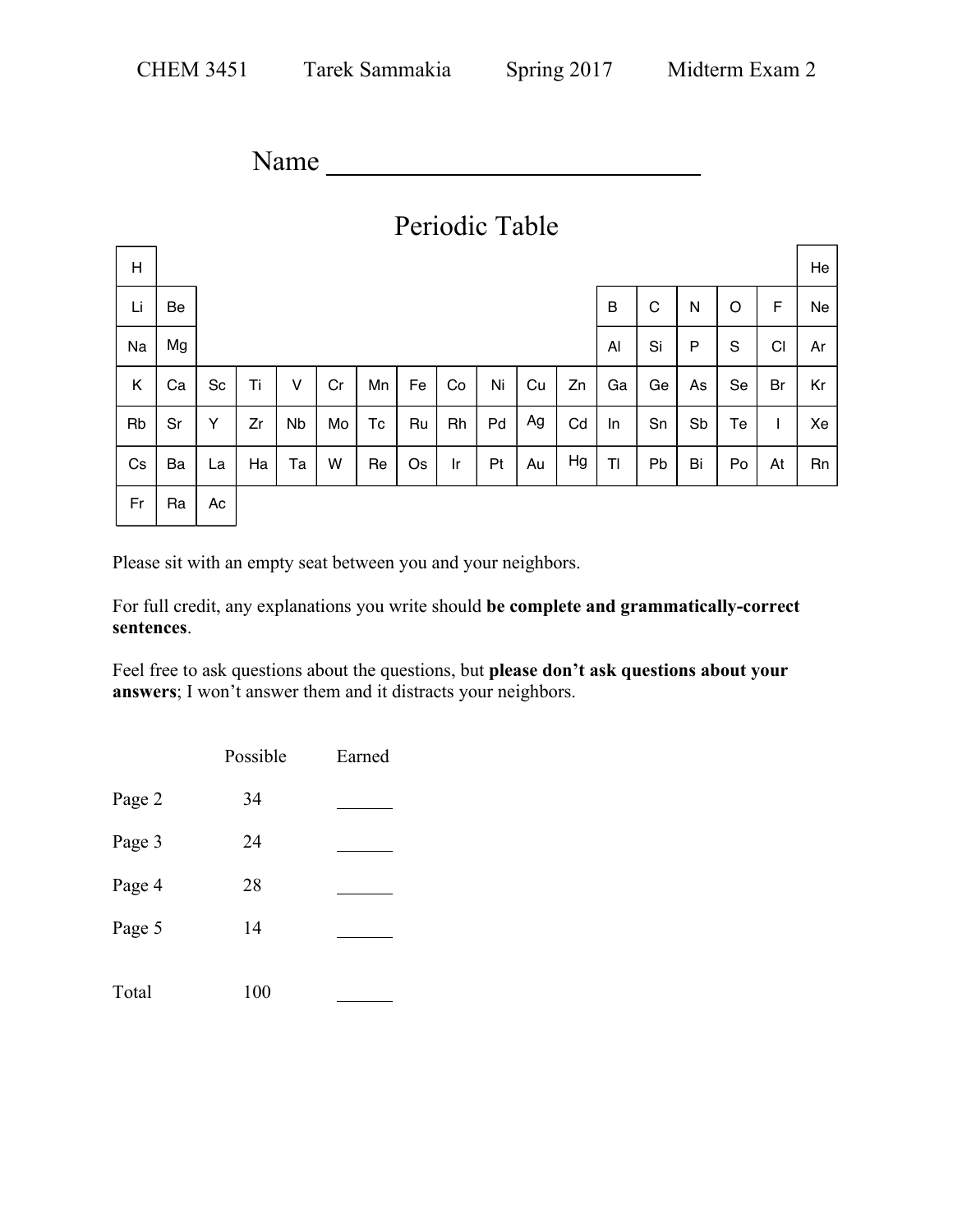1a) A resonance structure for a molecule is shown below. The molecule has two others that are important contributors (10 points total).

a) **Draw the other two** including all lone pairs

- b) Provide **curved arrow mechanisms** for their formation
- b) Provide the **hybridizaton** for the oxygen in the structures you draw.

c) Circle the **most important contributor**

$$
H \downarrow H \downarrow H
$$

1b) A resonance structure for a molecule is shown below. The molecule has three others that are important contributors (14 points total).

a) **Draw the other two** including all lone pairs

b) Provide **curved arrow mechanisms** for their formation

b) Provide the **hybridizaton** for the oxygen in the structures you draw.

c) Circle the **most important contributor**



2) For the pairs of structures shown below, indicate if they are valid resonance structures. For those that are NOT valid structures, indicate why they are not valid (10 pts total)



 $\ddot{\phantom{a}}$ 

Valid resonance structures? **YES** or **NO**. If no, why not?



$$
\begin{array}{ccc}\nO: & \longrightarrow & O: \\
\downarrow & \odot & \longmapsto & \downarrow \dots \odot \\
\text{A} & O: & \text{Valid resonance structures?} \text{YES or NO. If no, why not?}\n\end{array}
$$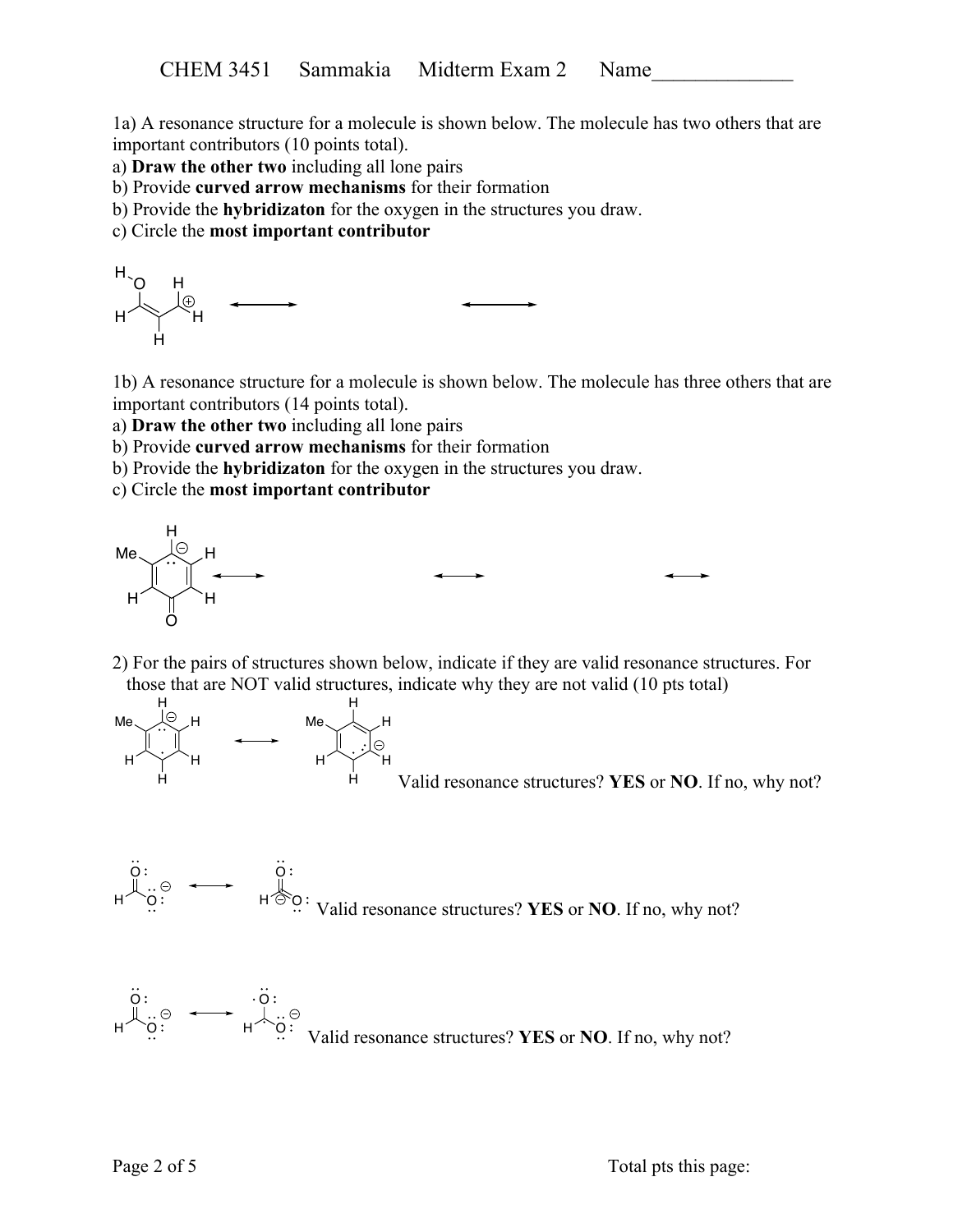4 Consider the molecules or ions shown below. Are they capable of reacting as Lewis acids (LA), Bronsted acids (BA), Lewis bases (LB) or Bronsted bases (BB)? **Circle yes or no** for each (12 points).

| Me                  | Ne                    |                       |                       |                       |                       |
|---------------------|-----------------------|-----------------------|-----------------------|-----------------------|-----------------------|
| \n $N_e$ \n         | \n $N_e$ \n           | \n $LA (Yes / No)$ \n | \n $BA (Yes / No)$ \n | \n $LB (Yes / No)$ \n | \n $BB (Yes / No)$ \n |
| \n $Me - C - Me$ \n | \n $La (Yes / No)$ \n | \n $BA (Yes / No)$ \n | \n $LB (Yes / No)$ \n | \n $BB (Yes / No)$ \n |                       |
| \n $Li$ \n          | \n $Me - C - Me$ \n   |                       |                       |                       |                       |
| \n $Me - C - Me$ \n | \n $LA (Yes / No)$ \n | \n $BA (Yes / No)$ \n | \n $LB (Yes / No)$ \n | \n $BB (Yes / No)$ \n |                       |

5. Provide the products and **curved arrow mechanism** for the reactions shown below. In each case the nucleophile has a (-) charge and the electrophile has a (+) charge, so be sure to **show the correct charge in the product** you draw. If no reaction would occur, write NR (4 pts each).



Provide a different product than in question b)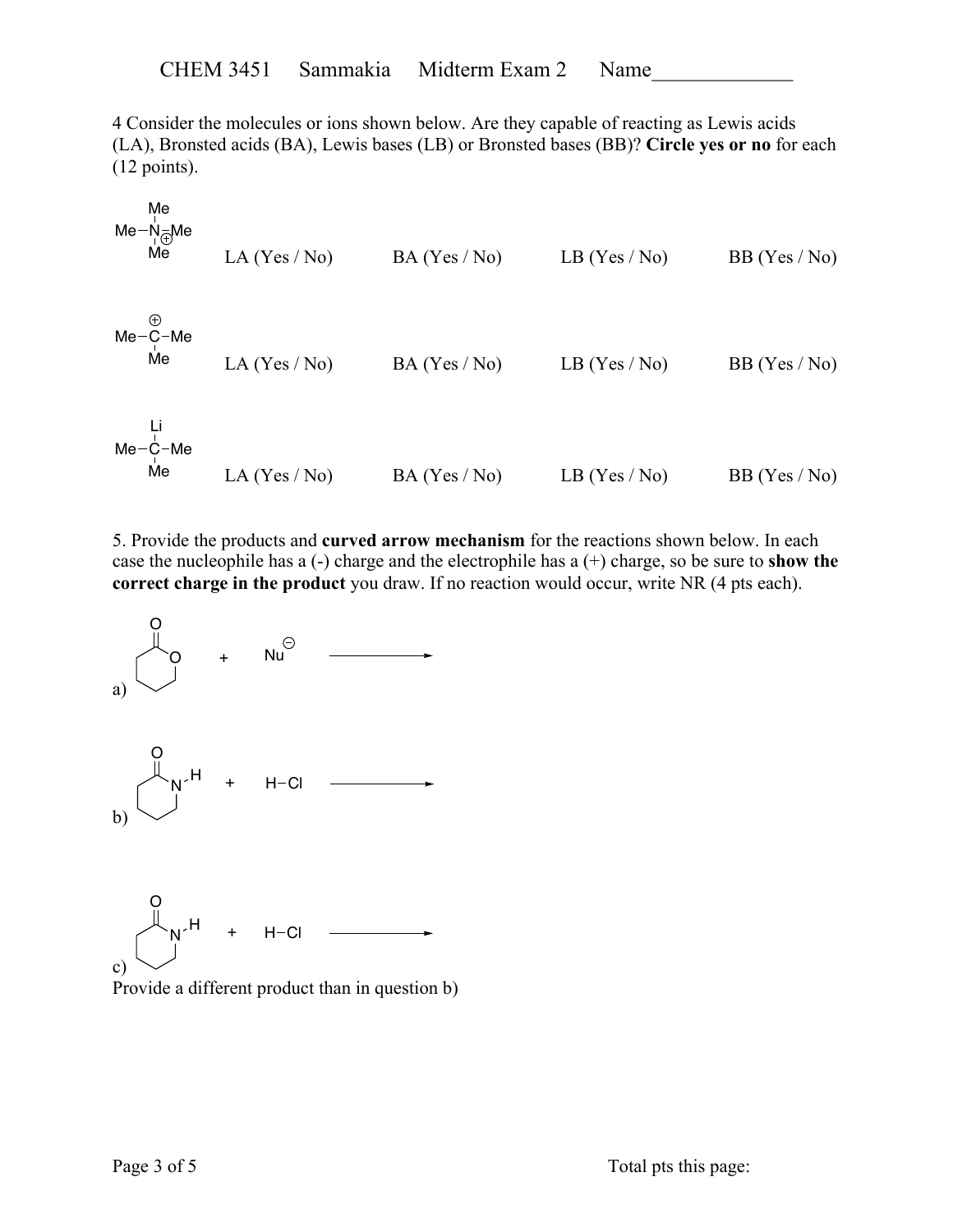